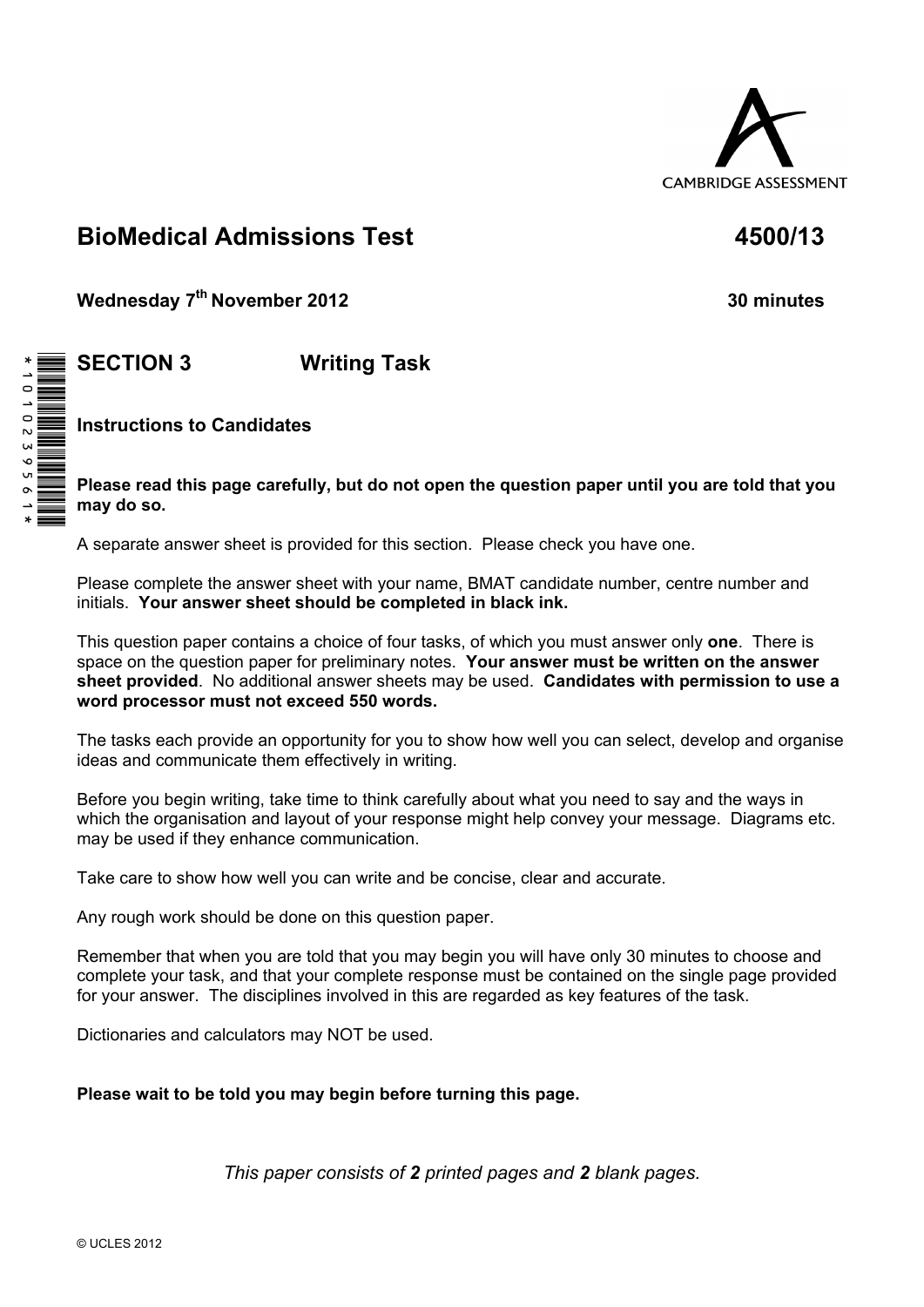**Use this space and the back page for notes** *etc.* **if you wish. Remember that your response must be written on the single page answer sheet provided.**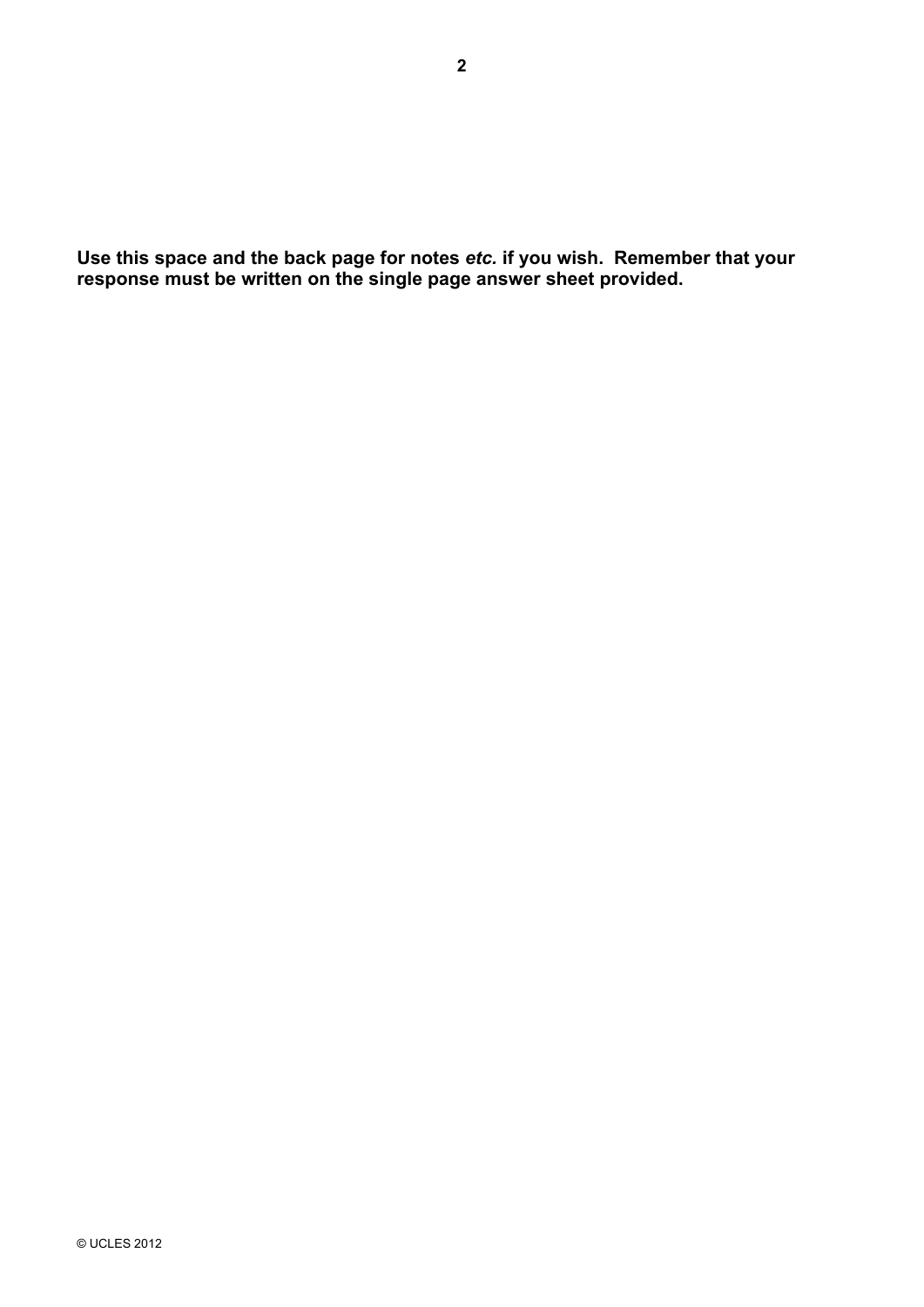## **YOU MUST ANSWER ONLY ONE OF THE FOLLOWING QUESTIONS**

#### **1 "Doubt is not a pleasant condition, but certainty is absurd." (Voltaire)**

Explain what this statement means. Argue to the contrary that to be certain about something is not necessarily absurd. To what extent do you agree with Voltaire?

### **2 "There is something attractive about people who don't regard their own health and longevity as the most important things in the world." (Alexander Chancellor)**

Explain what this statement means. Argue that nothing is more important than one's own health and longevity. To what extent do you agree with Alexander Chancellor?

#### **3 The scientist is not someone who gives the right answers but one who asks the right questions.**

Explain what this statement means. Argue to the contrary that the right answers are more important than the right questions. To what extent do you agree that the right questions must be asked before science can progress?

#### **4 "... Dolphins are very intelligent and so similar to humans that they are worthy of a special ethical status: that of 'non-human persons'."**

Explain what this statement means. Argue to the contrary that dolphins should not be given special ethical status. To what extent do you agree that intelligence and similarity to humans bestows special ethical status?